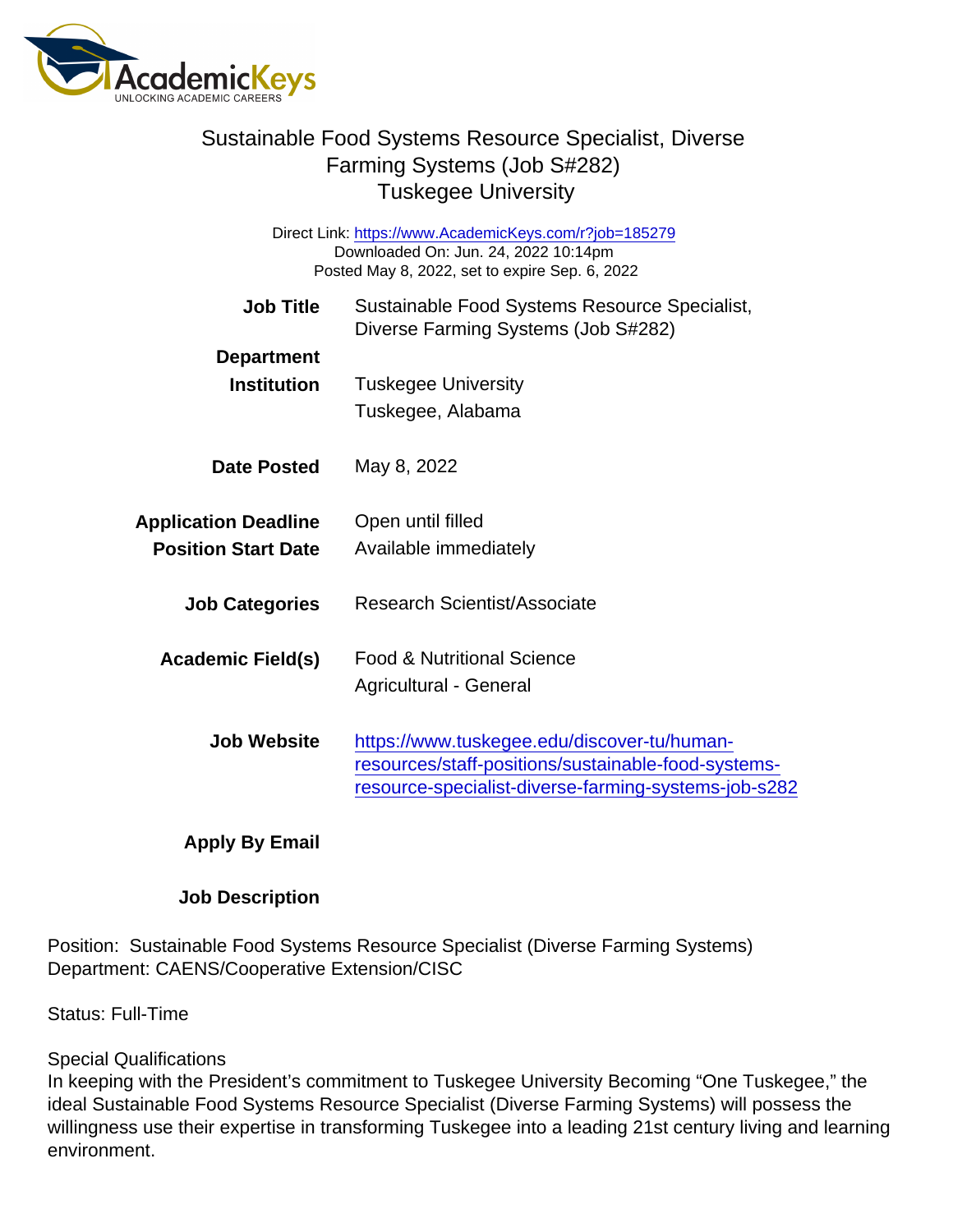## Sustainable Food Systems Resource Specialist, Diverse Farming Systems (Job S#282) Tuskegee University

Direct Link: <https://www.AcademicKeys.com/r?job=185279> Downloaded On: Jun. 24, 2022 10:14pm Posted May 8, 2022, set to expire Sep. 6, 2022

Essential Job Duties and Responsibilities

Assist with organization and reporting under the CISC Sustainable Food and Environmental Systems Programs

Assist with supervising undergraduate students and/or interns in various community food and environmental system projects in Sustainable/Regenerative Production Systems and Emerging Technology.

Provide stakeholders comprehensive assessments/reports on Food Systems in the Alabama Black Belt while working with colleagues in Postharvest and Policy

Organize/Support the coalition of growers, markets, and consumers around sustainable solutions to food insecurity

Organize/Support the deployment of consistent TUCE demonstrations and workshops related to Sustainable Food and Environmental Systems (Sustainable/Regenerative Production Systems, and Emerging Technology)

Participate in CAENS, CISC, TUCE Integrated Research and Extension programs and other Departmental activities as requested

Other duties as assigned by the Director of CISC

Qualifications

Master's degree or a Bachelor's degree and three (3) years' work experience with special emphasis in Agricultural Sciences, Engineering, and/or Economics Ability to work with faculty, staff, students and other stakeholders Ability to solve problems and make decisions independently Ability to work with faculty, staff, students and other stakeholders

Ability to work as a team

Salary Commensurate with education, training, and experience

\*\*The statements contained in this job announcement reflect general details as necessary to describe the principal functions of this job, the level of knowledge and skill typically required and the scope of responsibility. It should not be considered an all-inclusive listing of work requirements. \*\*